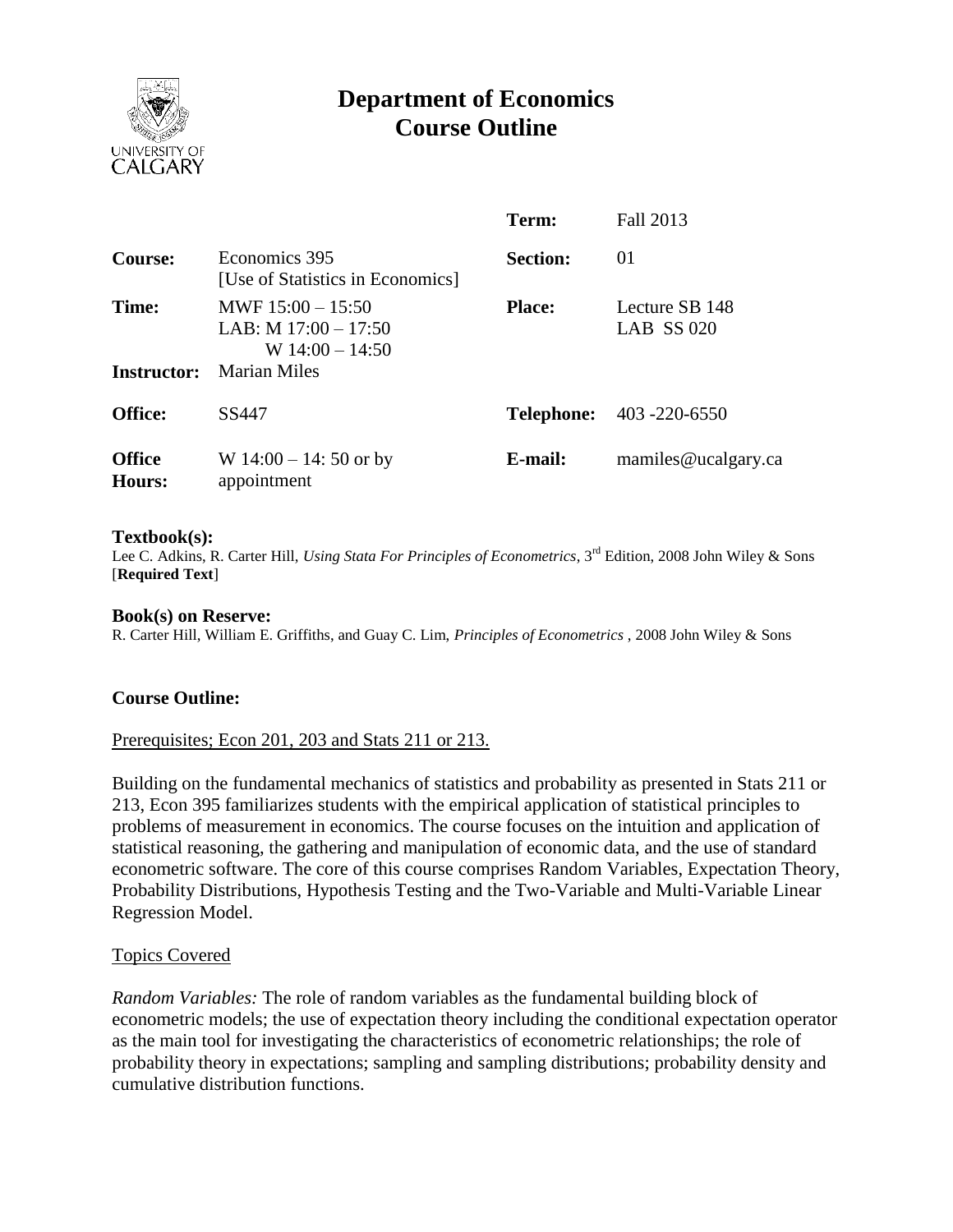*Data Gathering and Manipulation:* Instruction on searching for and downloading economic variables from the main economic data sources in Canada; transforming and modifying data to be read into an econometric software package.

*Single and Multi-Variate Probability Distributions:* Instruction on using and interpreting the Uni-variate and Multi-variate Normal distribution; extensions to the Student -t, Chi-squared and F distributions with empirical applications.

*Hypothesis Testing and Inference:* Single and joint hypothesis tests, Type I and Type II errors and p-values; choosing the correct test statistic for the measurement problem.

*The Least Square Regression Estimator:* The two-variable regression model; interpreting the variables, the coefficients and the error term; confidence intervals, goodness-of-fit, hypothesis testing and introduction to multi-variable linear regression models.

*Applications of Econometric Software:* Instruction on using a standard econometric software package; reading data, descriptive statistics, applying the least squares estimator, interpreting econometric results, carrying through with and the empirical interpretation of hypothesis testing and other standard econometric tests; graphical methods.

*Students MUST attend lab presentations.* The course will use software Excel and STATA.

# **Grade Determination and Final Examination Details:**

| <b>Midterm Examinations</b> |   | 35% |
|-----------------------------|---|-----|
| Assignments                 | 6 | 20% |
| <b>Final Examination</b>    |   | 45% |

The format and due dates of the assignments and midterms will be discussed during the first week of lectures. Late assignments will not be accepted. Students may work in small groups of 2 students on assignments, and a group file is to be handed in. Students in the group will receive the same mark for the assignment.

Tests and final exams are marked on a numerical (percentage) basis The course grade is then calculated using the weights indicated above, and then converted to letter grades.. As a guide to determining standing, these letter grade equivalences will generally apply:

| $A+ 95-100$       | $B = 73 - 76$ | $C-60-62$     |
|-------------------|---------------|---------------|
| $A \quad 85 - 94$ | $B - 70 - 72$ | $D+ 56 - 59$  |
| $A - 80 - 84$     | $C+ 67 - 69$  | $D = 50 - 55$ |
| $B+ 77 - 79$      | $C = 63 - 66$ | $F = 0 - 49$  |

Non-programmable calculators WILL be allowed during the writing of tests or final examinations. Programmable calculators are NOT allowed during the writing of tests or final examinations.

Students who are unable to write the midterm because of an illness, family emergency or religious observance will have the midterm weight shifted to the final examination.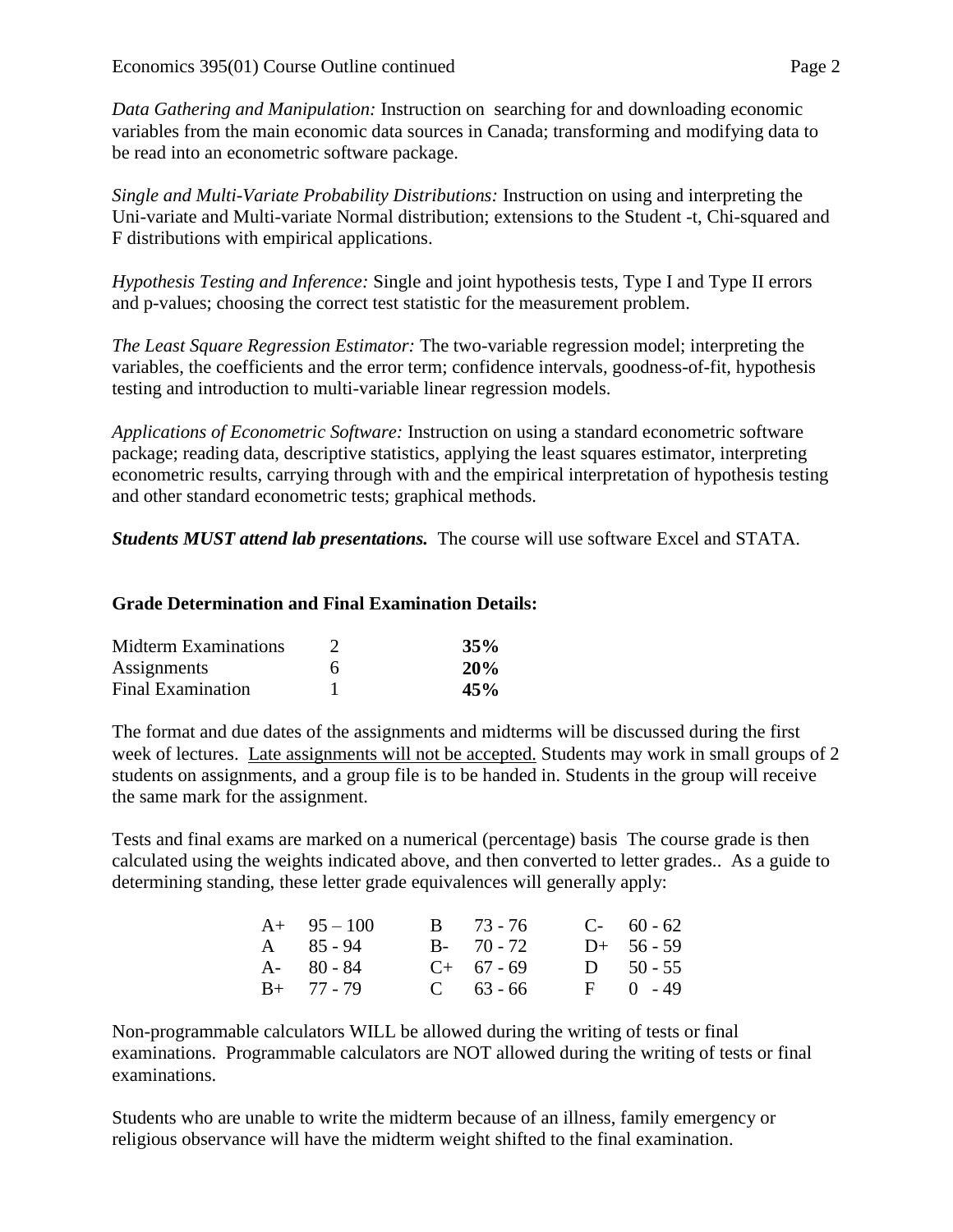Documentation MUST be provided as soon as possible (within a day or so of the missed midterm). Students should be aware that no "make-up" midterms will be given.

There will be a Registrar scheduled final examination, lasting 2 hours.

Students should be aware of the academic regulations outlined in The University of Calgary Calendar. All students must comply with the regulations published in the University Calendar concerning "Intellectual Honesty," "Examinations," etc.

Notes:

- It is the student's responsibility to request academic accommodations. If you are a student with a documented disability who may require academic accommodation and have not registered with the Disability Resource Centre, please contact their office at 403-220-8237. Students who have not registered with the Disability Resource Centre are not eligible for formal academic accommodation. You are also required to discuss your needs with your instructor no later than fourteen (14) days after the start of this course.
- Students seeking reappraisal of a piece of graded term work should discuss their work with the instructor *within 15 days* of work being returned to class.
- The use of cell phones for any purpose in class is prohibited. The classroom is a no cell phone zone. Laptops and tablets may only be used for note-taking purposes.
- Please note that the following types of emails will receive **no response**: emails not addressed to anyone in particular; emails where the recipient's name is not spelled correctly; anonymous emails; emails in which the sender has not identified which course and section he/she is taking; and, emails involving questions that are specifically addressed on the course outline.
- Students will be responsible for all material listed on the course outline, regardless of whether or not the material has been covered in class, unless the instructor notifies the class that the material will not be covered.

Students' Union Vice-President Academic: Emily Macphail Phone: 403-220-3911 E-mail [suvpaca@ucalgary.ca](mailto:subpaca@ucalgary.ca)

Students' Union Faculty Representative (Arts) Phone: 403-220-3913Office: MSC 251 E-mail [arts1@su.ucalgary.ca](mailto:arts1@su.ucalgary.ca) [arts2@su.ucalgary.ca,](mailto:arts2@su.ucalgary.ca) [arts3@su.ucalgary.ca,](mailto:arts3@su.ucalgary.ca) [arts4@su.ucalgary.ca](mailto:arts4@su.ucalgary.ca)

Society of Undergraduates in Economics (S.U.E.): [www.ucalgary.ca/sue](http://www.fp.ucalgary.ca/econ)

Society of Undergraduates in Economics is a student run organization whose main purpose is to assist undergraduate economics students succeed both academically and socially at the